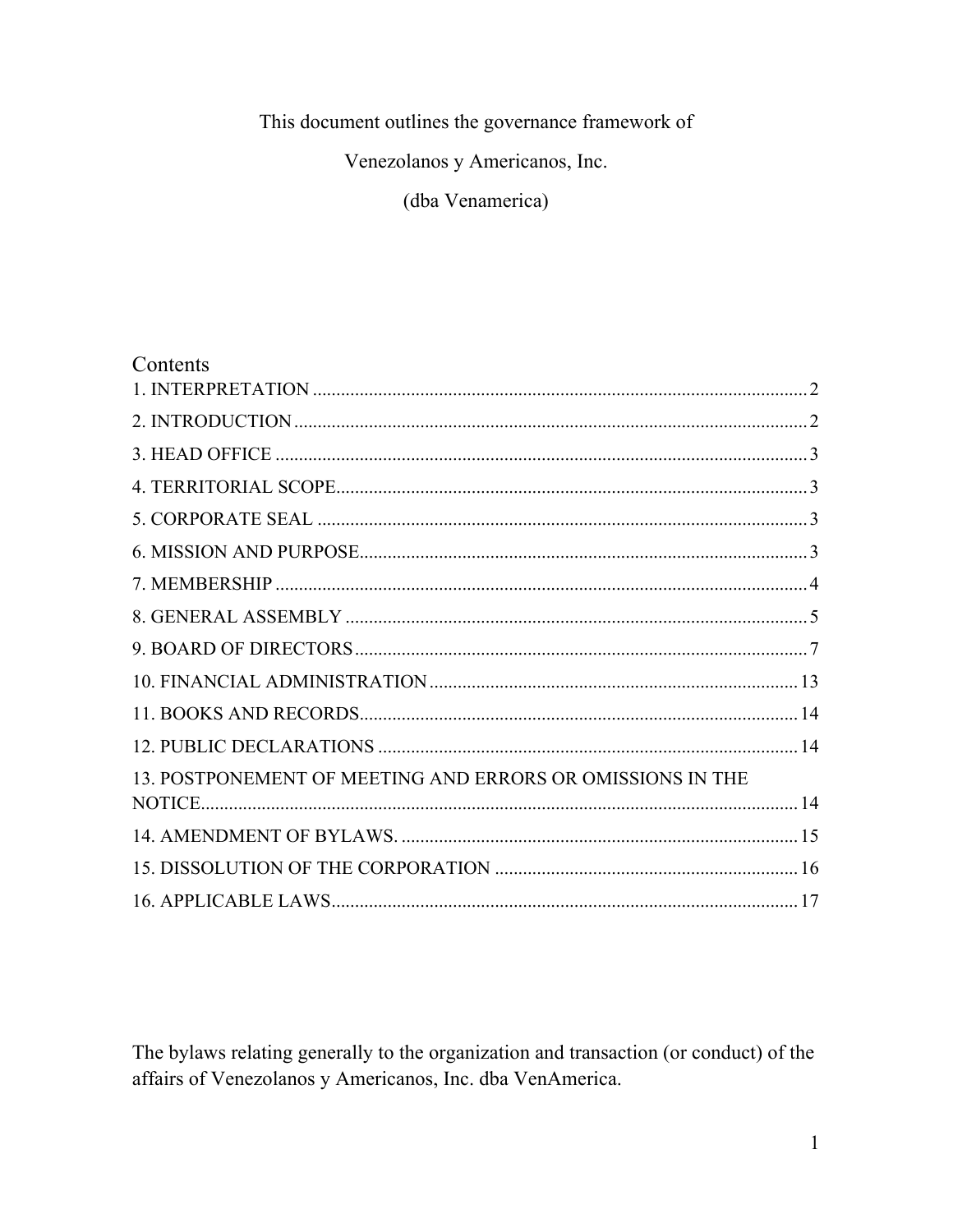# **Amended and Approved by the Board of Directors of the Corporation on June 20, 2019**

Whereas in April 30, 2016, Venezolanos y Americanos Inc. dba VenAmerica, was incorporated in the State of Florida.

Be it enacted as the bylaws of the Venezolanos y Americanos Inc. dba VenAmerica, the following:

#### 1. INTERPRETATION

In these bylaws and resolutions in the name of the organization, unless the context requires otherwise:

'Act' means the federal laws and regulations pertinent to nonprofit organizations, and laws and regulations of the State of Florida;

'Board' means the Board of Directors of the organization;

'The Corporation' means the name of organization as incorporated under the Act;

'Immediate family' means parent, spouse, son or daughter and brother or sister;

'Venezolanos y Americanos Inc., dba VenAmérica', means the name of the organization;

### 2. INTRODUCTION

Venezolanos y Americanos, Inc., dba VenAmérica, is a non-profit civil association, founded in the State of Florida, on April 30, 2016, with a deeply democratic and humanistic vocation, free of partisan affiliations of any kind, respectful of the diversity of criteria and opinions, composed of people dedicated to the study, defense and promotion of democracy and the common good, as well as promoting freedom in the American continent.

As a non-profit organization, our assets and income will only be used to promote our purposes and corporate programs, established below. However, we may make payments to employees, consultants and independent contractors, for the services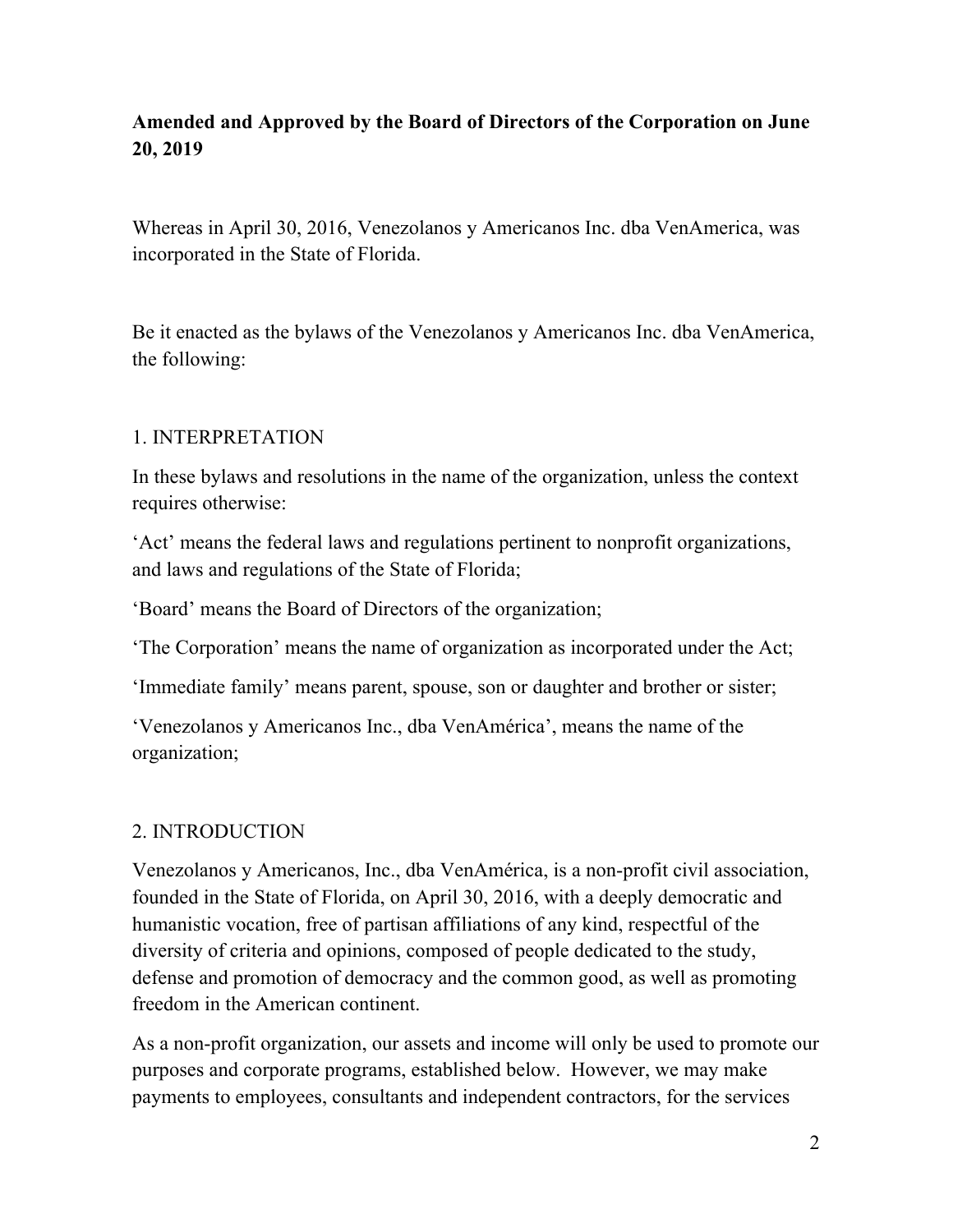rendered to the organization. Our Directors do not receive any compensation. The corporation will reimburse Directors any justified expenses related directly with the organization.

The Organization will only carry out activities in accordance with the purposes contained in section 501 (c) 3 of the Internal Revenue Code as now established or hereinafter modified and will not contribute at any time to the promotion of purposes related to political parties or promotion of candidates to public offices.

### 3. HEAD OFFICE

The head office of the name shall be in the name of city or county, at such place therein as may from time to time be determined by the Board.

The principal address is: Venezolanos y Americanos, Inc. dba VenAmerica:

8300 NW 53 St. Suite 350, Doral, FL. 33178

#### 4. TERRITORIAL SCOPE

VenAmérica shall have scope in the State of Florida and any other area where the programs are consistent with the mission of the organization.

### 5. CORPORATE SEAL

The seal impressed below this bylaw shall be the corporate seal of the name.

#### 6. MISSION AND PURPOSE

Our organization will use all means of dissemination to promote democracy and defense of human rights in America and especially in Venezuela. It will ensure compliance with the established and adopted Universal Declaration of Human Rights of the Assembly of the United Nations.

VenAmérica will promote research on the influence of totalitarian policies in the American continent, which undermine the establishment of a lasting democracy, and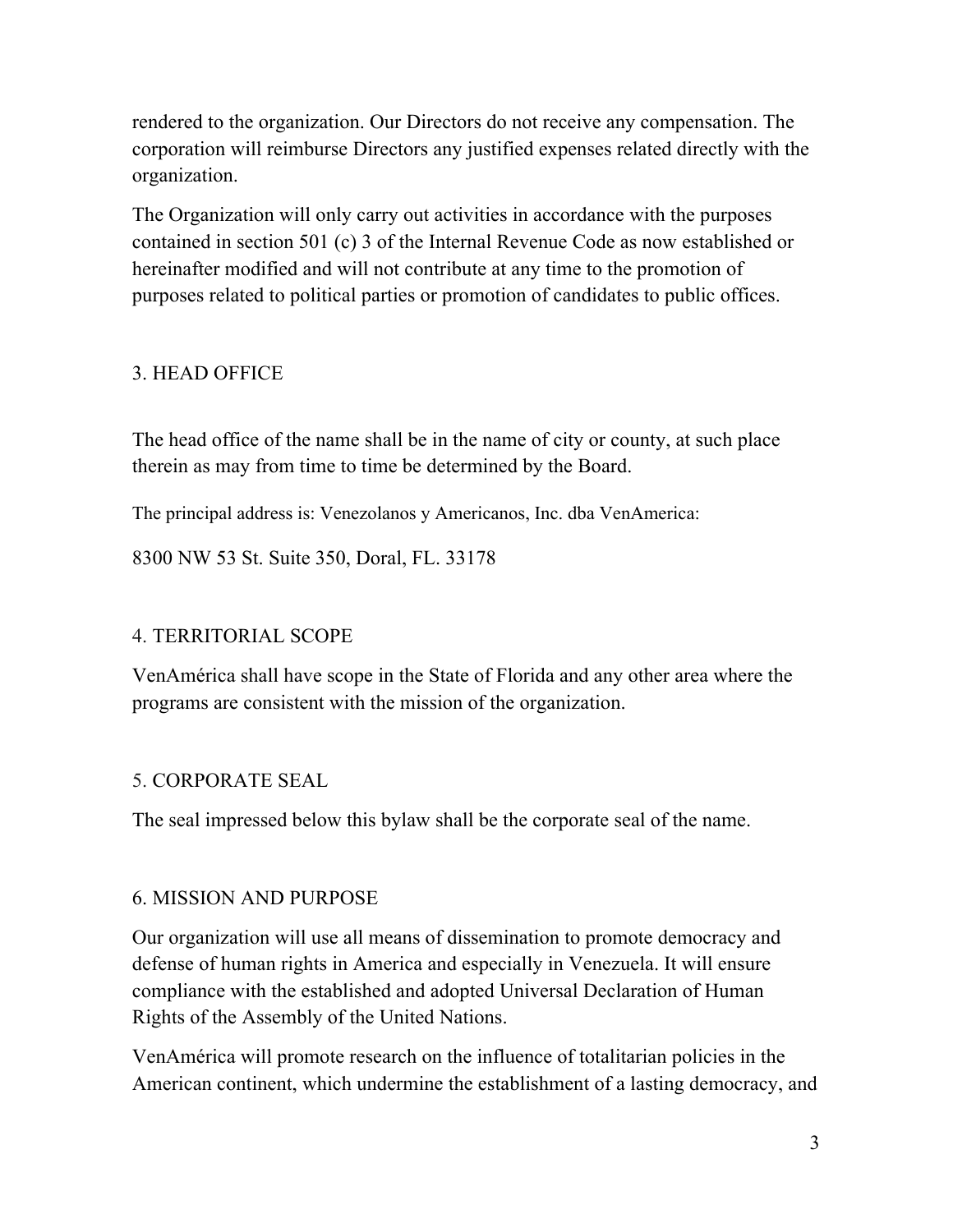with our actions we plan to contribute to the sustainable development of the peoples of the Americas.

It is proposed that forums and events be held to analyze the main problems affecting the region, especially in the case of Venezuela, and that civic training workshops will be held to ensure the active participation of the population in the defense of its fundamental principles, duties and rights.

Special attention will be given to help organize and assist the Venezuelan Diaspora for its reintegration into the receiving countries; the identification of talents who have emigrated and promote their return to the country for the achievement of their integral recovery.

VenAmérica plans to establish links with national and international organizations dedicated to promoting the defense of democracy, rights and promotion of civil society in decisions of public interest.

### 7. MEMBERSHIP

7.1. The Corporation has five categories of members: Active, Advisors, Benefactors, Volunteers and Honorary.

7.2. Active members. These are those registered and admitted to the Corporation as such, in accordance with the VenAmérica members Regulations, approved by the Board of Directors. The active members are the only members of the General Assembly, and they will pay the monthly membership fee established by the corporate regulations.

Active member status is lost due to voluntary retirement, death, non-compliance with the obligations established in these Bylaws and in the Regulations of the Corporation, and by exclusion agreed by the General Assembly of active members of the Corporation.

7.3 Advisory members. They are those appointed by the Board of Directors to advise in some specialty or area the General Assembly, the Board of Directors or the different work teams of the Corporation. The Advisory members may become Active members without the approval of the Board of Directors, simply by expressing their willingness to be and by meeting the requirements established in the Regulations of members of the Corporation.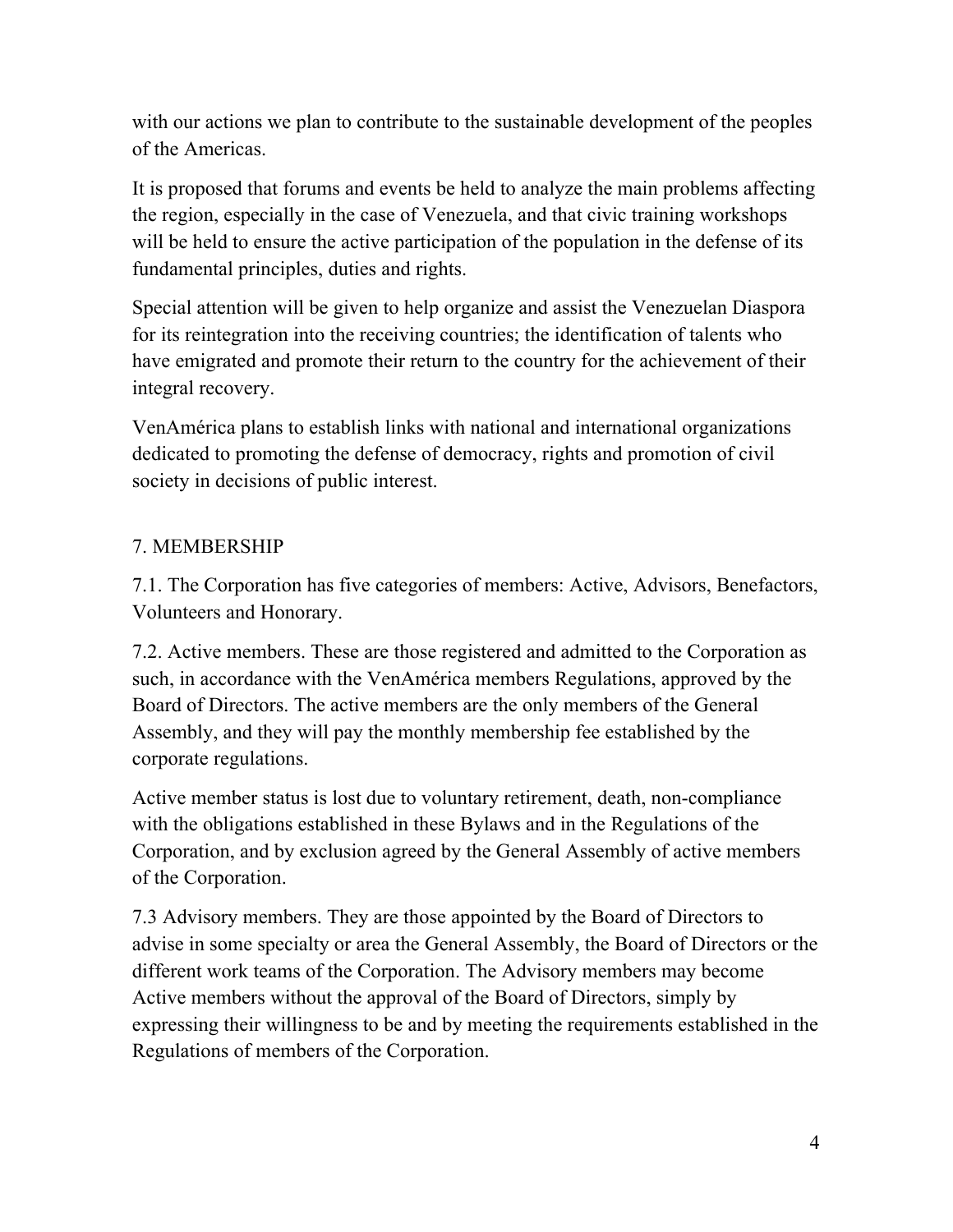7.4. Benefactor members. They are those who contribute periodically with the finances of the Corporation. The Benefactor members may become Active members without the approval of the Board of Directors, simply by expressing their willingness to be and to meet the requirements established in the Regulations of members of the Corporation.

7.5. Volunteer members. They are those who, without being active members of the Corporation, are admitted by the Board of Directors to collaborate with the activities of the Board of Directors or of the different work teams. Volunteer members may become Active members without the approval of the Board of Directors, simply by expressing their willingness to be and to meet the requirements established in the Regulations of members of the Corporation.

7.6. Honorary members. Are those persons so designated by the Board of Directors, to honor them or recognize their merits, are people who have contributed to the Corporation or the objectives it pursues.

### 8. GENERAL ASSEMBLY

The General Assembly is the highest management body of the Corporation, and only it can change or modify the Statutes. Their decisions taken legally are valid for all its members, even those who were absent or voted against.

#### 8.1. Powers of the General Assembly

To receive and deliberate on the Annual report delivered by the Board of Directors.

- To establish policies, approve or modify the goals and programs of social and economic expansion, that are presented annually by the Board of Directors.
- To discuss, analyze, and to approve or reformulate the annual budget of the Corporation, prepared by the Board of Directors.
- To evaluate the results of the management carried out in the previous fiscal year, and to approve the balance sheet, and other financial statements.
- To appoint and/or remove the members of the Board of Directors.

To resolve consultations made by the Board of Directors.

To approve and/or modify the bylaws of the Corporation.

Any other activity not provided for in these Bylaws, in their capacity as the highest authority of the Corporation.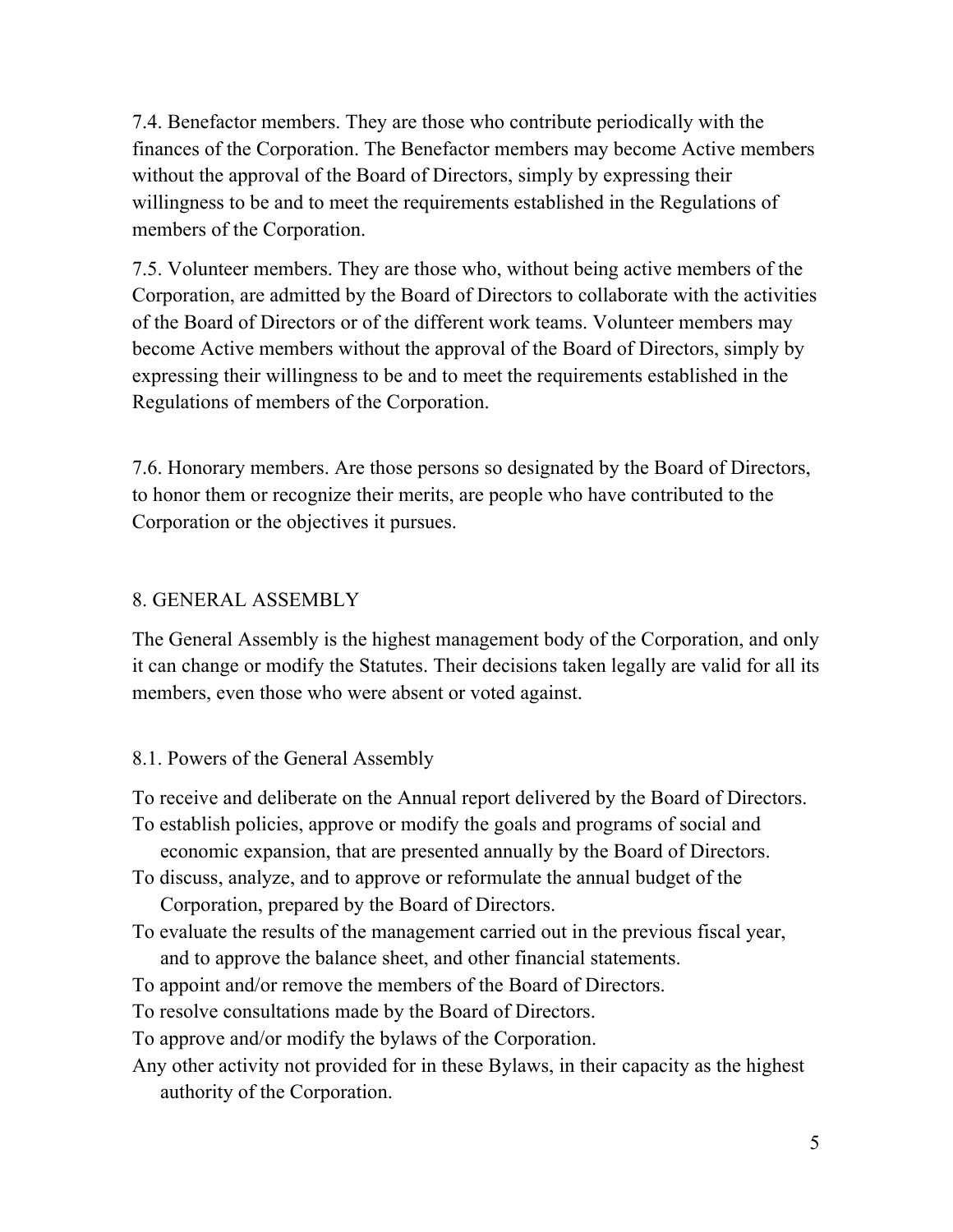### 8.2. Ordinary General Meeting

The General Assembly will hold ordinary meetings during the first quarter of each year.

### 8.3. Extraordinary General Meeting

The General Assembly may hold extraordinary meetings in the time, date and place indicated by the Board of Directors, or by a majority of the active members of the Corporation. The Extraordinary Assembly meeting will address the topics for which it was convened, with the capability, at the beginning of the meeting, to incorporate new topics or discard others.

### 8.4. Announcements

The meetings of the General Assembly will be convened by the President through a notice posted on the Corporation's website, or in writing addressed to all active members. The call will indicate the purpose of the meeting, the date, place and time of the meeting. If all the active members of the Corporation agree, the General Assembly can be convened for any time, place, time and purpose.

The ordinary meetings of the General Assembly shall be announced at least thirty (30) days in advance, and the extraordinary meetings shall be announced at of eight (8) days.

# 8.5. Operating Quorum

The General Assembly will be declared installed when half plus one of its active members are present. If the required assistance is not achieved at the time set for the start of the Assembly, it will be reconvened for an hour later, in which case the deliberations with the active members present will begin. Once the Assembly begins, the decisions will be made by half plus one of the members present.

# 8.6. Minutes of the meetings

Minutes of the meetings will be drawn up from each gathering of the General Assembly. The minutes which will contain the resolutions adopted and an extract from the deliberations. The minutes will be recorded in a special book that will be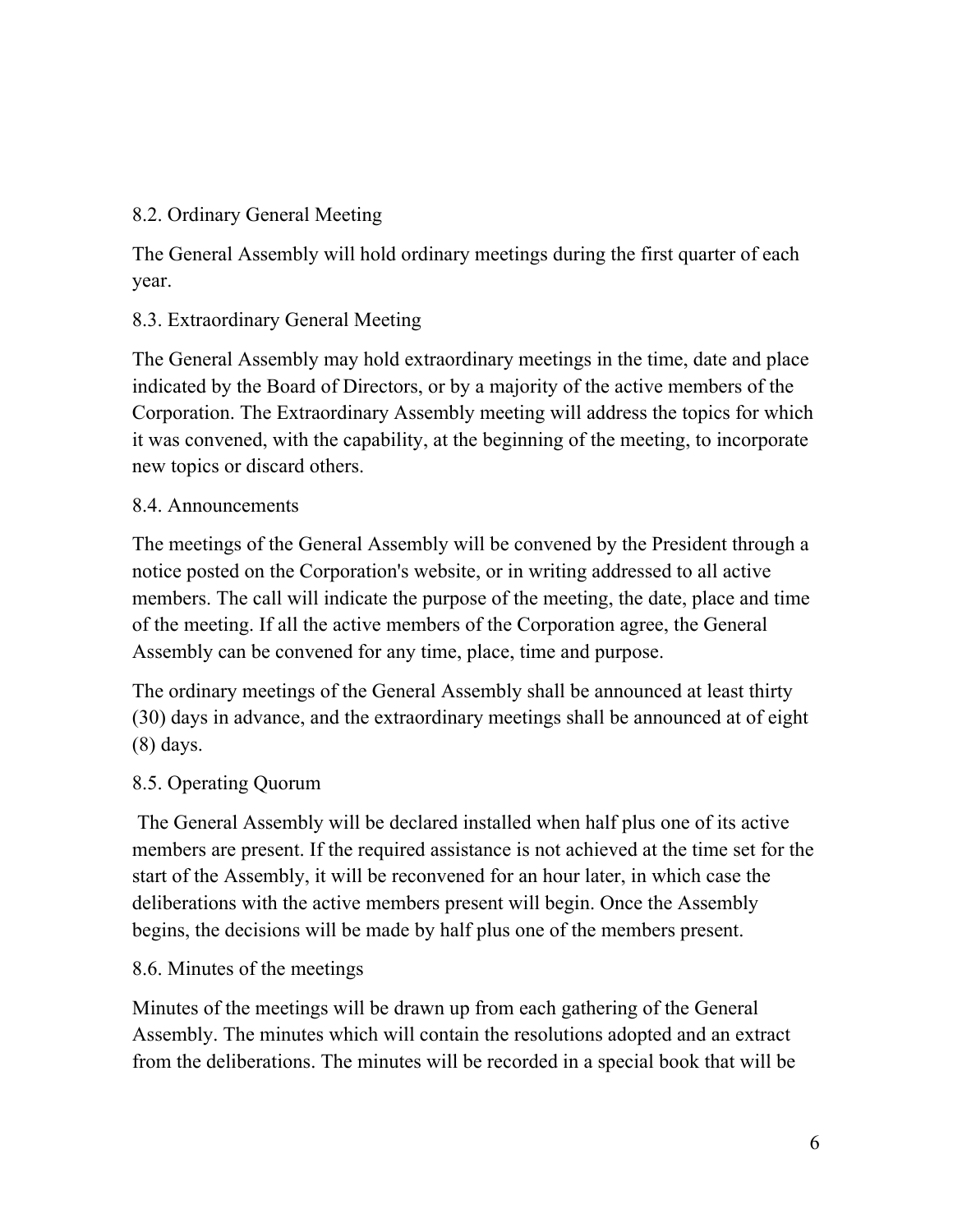kept by the Secretary of the Board of Directors. The minutes will be signed by the members of the Board of Directors.

### 9. BOARD OF DIRECTORS

### . 9.1 Powers

The Board of Directors is the highest executive body of the Corporation that will govern the affairs of the same. It is composed of nine (9) Directors elected by the General Assembly, from among the active members of the same.

# 9.2. Eligibility

Any member of the Corporation is eligible to be a Director, provided that:

- a) She or he is an Active Member of the Corporation.
- b) She or he is not an employee of the Corporation.
- c) She or he is proficient both in the Spanish and English language.
- d) She or he is legally competent to conduct business, and establish contracts under the laws of the United States of America.

# 9.3. Terms

The Directors will hold the position for a period of two (2) years, as long as they remain eligible under the terms of article 9.2. No Director shall be eligible for more than two consecutive terms. A Director who has completed two consecutive full terms will not be eligible to serve again as Director until one (1) year has passed, after which she or he may choose to serve up to two (2) other consecutive periods; If such Director wishes to be elected again, she or he must let one (1) year pass.

# 9.4. Mandates

As soon as these bylaws enter into force, and during the immediate Ordinary Assembly meeting, five (5) of the Directors will be elected for two (2) years and four (4) of the Directors will be elected for one (1) single year. The five (5) Directors who obtain the highest voting will be considered elected for two (2) years. If there is a tie in the number of votes that prevents determining which are five (5) elected for two (2) years, it will be resolved by lottery during the General Assembly meeting, once the vote is totalized.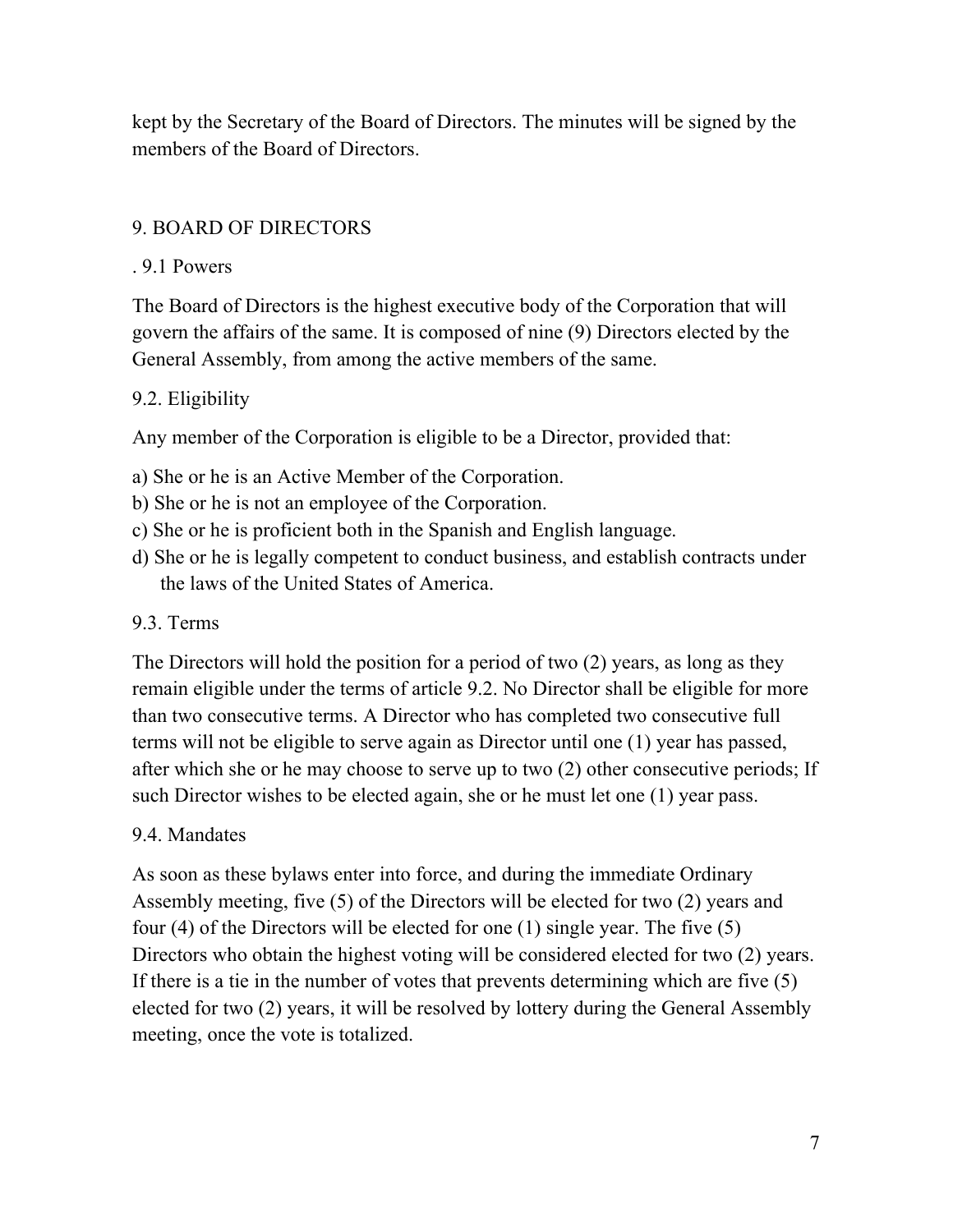In the second year's General Assembly Meeting after these Bylaws have been approved, a voting will occur to replace those four (4) Directors whose period of one (1) year has expired. Thereafter, all new Directors will be elected for two (2) years.

#### 9.5. Directors Vacancies

If during the course of the year, before the next meeting of the Ordinary General Assembly, the vacancy of a Director occurs, the Board of Directors, by majority of its members, will choose who has to fill the vacancy until the next meeting of the Ordinary Assembly. The following Ordinary Assembly will fill the vacancy for one year, if that is the time remaining for the holder to be filled, or for two (2) years, if this was already in its second year of Directorship.

### 9.6. Removal of a Director

A Director will automatically cease in his position:

- a) if it ceases to be eligible, under the terms of article 9.2 of these bylaws.
- b) If it is decided by a two-thirds majority of the members of the Board of Directors, at a meeting duly convened for that purpose.

### 9.7. Conflict of interests

When a Director has any pecuniary or personal interest, direct or indirect, in any matter, or in any other way has a conflict of interest with the Corporation, she or he must disclose the interest in the immediate Board of Directors meeting, in compliance with by the rules that govern non-profit organizations in the United States. Such Director must disclose her or his interest and the general nature thereof, before considering the matter in the respective meeting. In this case, such Director will not take part in the discussion or voting on the point in conflict, nor can it in any way, before, during or after the meeting, influence the voting on that issue. The onerous or personal nature, direct or indirect, of a member of the immediate family of the Director with the interests of the Corporation, must also be considered of the pecuniary interest thereof. When a Director has accepted to preside over another Corporation with its mission, vision or objectives similar to those established in these Bylaws, she or he will immediately cease her or his functions and status as to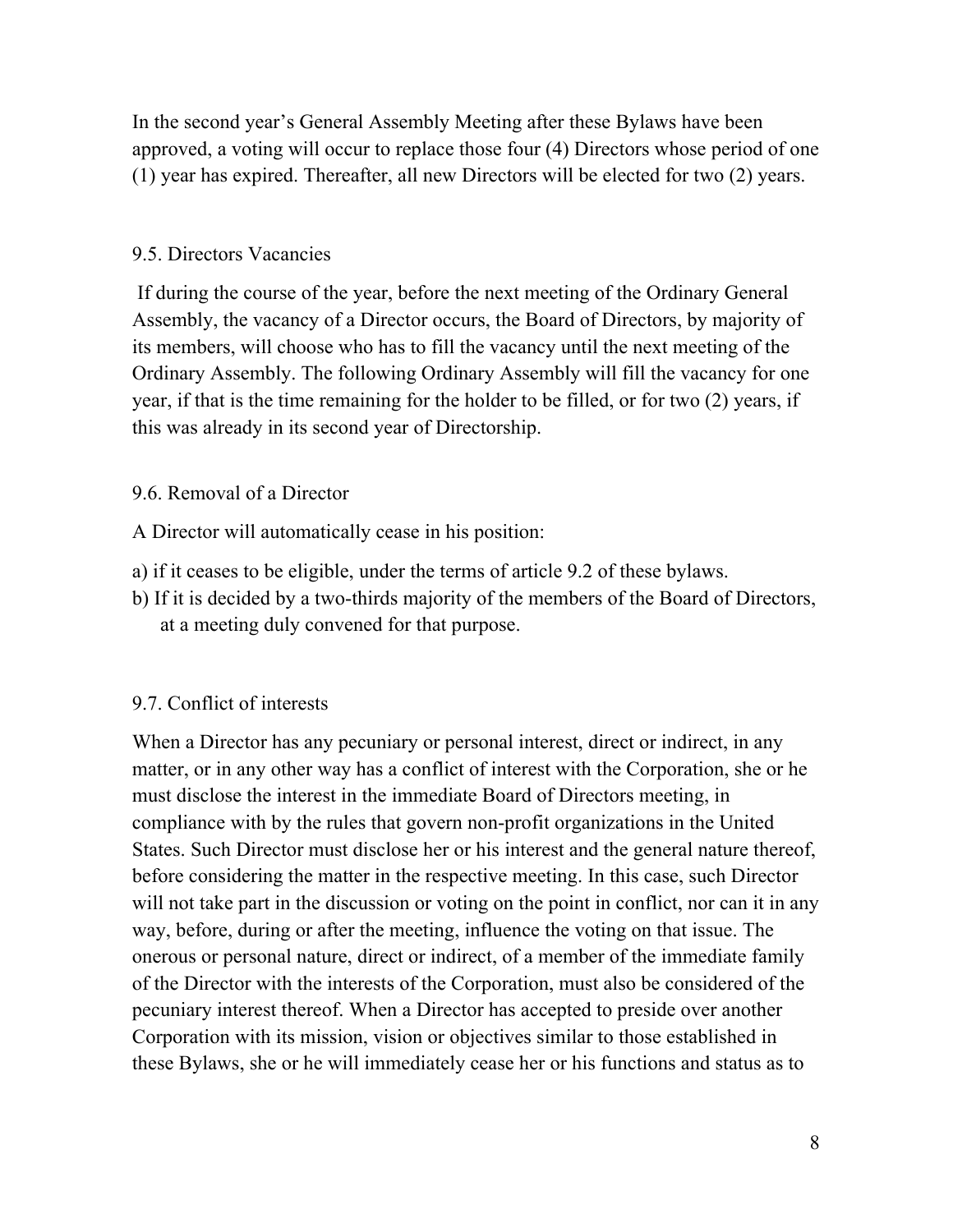Director in this Corporation. The Board of Directors to make the corresponding final decision which are binding for all parties.

Each declaration of interest and the general nature thereof shall be recorded in the minutes of the respective meeting.

#### 9.8. Remuneration of Directors.

The Directors will not receive remuneration for their performance, nor will they directly or indirectly obtain any financial benefit for their position. However, Directors may receive reasonable compensation for duly supported expenses incurred in the performance of their duties.

#### 9.9. Powers of Directors

The Directors acting jointly, as the Board of Directors, shall have all the faculties enshrined in these Bylaws, however, no individual Director shall have the authority to act on behalf of the Board of Directors with respect to the agents or employees of the Corporation, and with respect to the transaction of the matters thereof, except as provided by a resolution of the Board of Directors. Each Director of the Corporation shall exercise his powers and perform the duties of his office with honesty, good faith and in the best interest of the Corporation; will act with the care, diligence and expertise that a reasonably prudent person would exercise in similar circumstances. The Board of Directors shall elect annually, at the first meeting held after the Ordinary General Assembly: A President, a Vice President, a Secretary and a Treasurer among its members, as officers of the Corporation.

### 9.10. President

The President is the top representative of the Corporation and will preside, when present, the meetings of the General Assembly, the Board of Directors and the Executive Committee, as well as other meetings of the same. The President shall monitor and supervise the management of the Corporation, sign the Statutes, resolutions and other documents that require her or his signature.

### 9.11. Vice-President

The Vice-President will collaborate with the President in the exercise of his powers and will preside over the meetings of the Corporation when he is absent, in addition to exercising the powers and duties delegated to him by the President. The Board of Directors, in the absence of the President and the Vice President, shall appoint an interim President from among its Directors.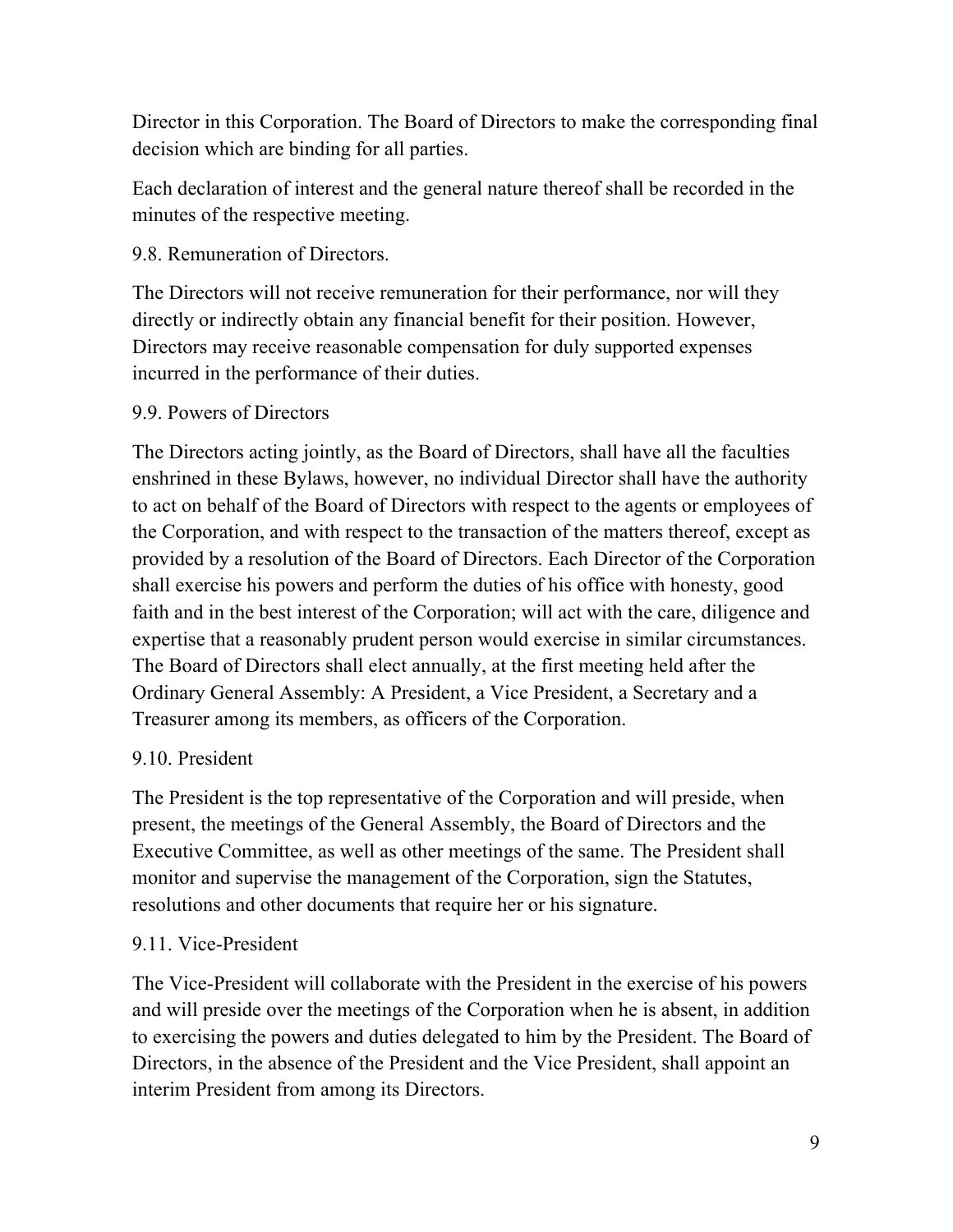### 9.12. Secretary

The Secretary He will be responsible for the minutes of the Corporation, as well as his books; will be responsible for giving the notices, maintaining the corporate seal and making the record of all the meetings of the General Assembly and the Board of Directors; will sign together with the President the minutes of the minutes and exercise the other functions assigned by the President or the Board of Directors.

# 9.13. Treasurer

The Treasurer shall keep a complete and accurate accounting of the income and expenses of the Corporation in the accounting books, and shall deposit all the money and other effects of value, in the name of the Corporation in the banking entities.

The Treasurer, under the direction of the Board of Directors, will be responsible for the disbursement of the funds of the Corporation, having the appropriate vouchers and will report periodically to the Board of Directors, as well as to the Ordinary General Assembly or the Extraordinary General Assembly, when so required.

# 9.14. Meetings

Meetings of the Board of Directors may be held on the date, time and in the place that it determines, within the territorial jurisdiction of the Corporation. The Board of Directors will establish a biweekly ordinary meeting, being able to meet more frequently when required and so it is determined.

The Board of Directors may use teleconferences or web conferences as an alternative to meetings in person, but Directors shall meet in person at least three (3) times a year. Meetings may be held in a language other than English, at the discretion of the members of the Board of Directors.

# 9.15. Call for meetings

Meetings are convened by the President, or by the Vice President by delegation thereof, or at the request of at least five (5) Directors, through notification by email, regular mail or telephone call to each member of the Board Directive, with no less than twenty-four (24) hours in advance. When all the Directors agree, they may hold a meeting of the Board of Directors the day and time, and in the place they agree.

### 9.16. Quorum

The quorum will be constituted by the majority of the members of the Board of Directors, either because they are present personally or through teleconference.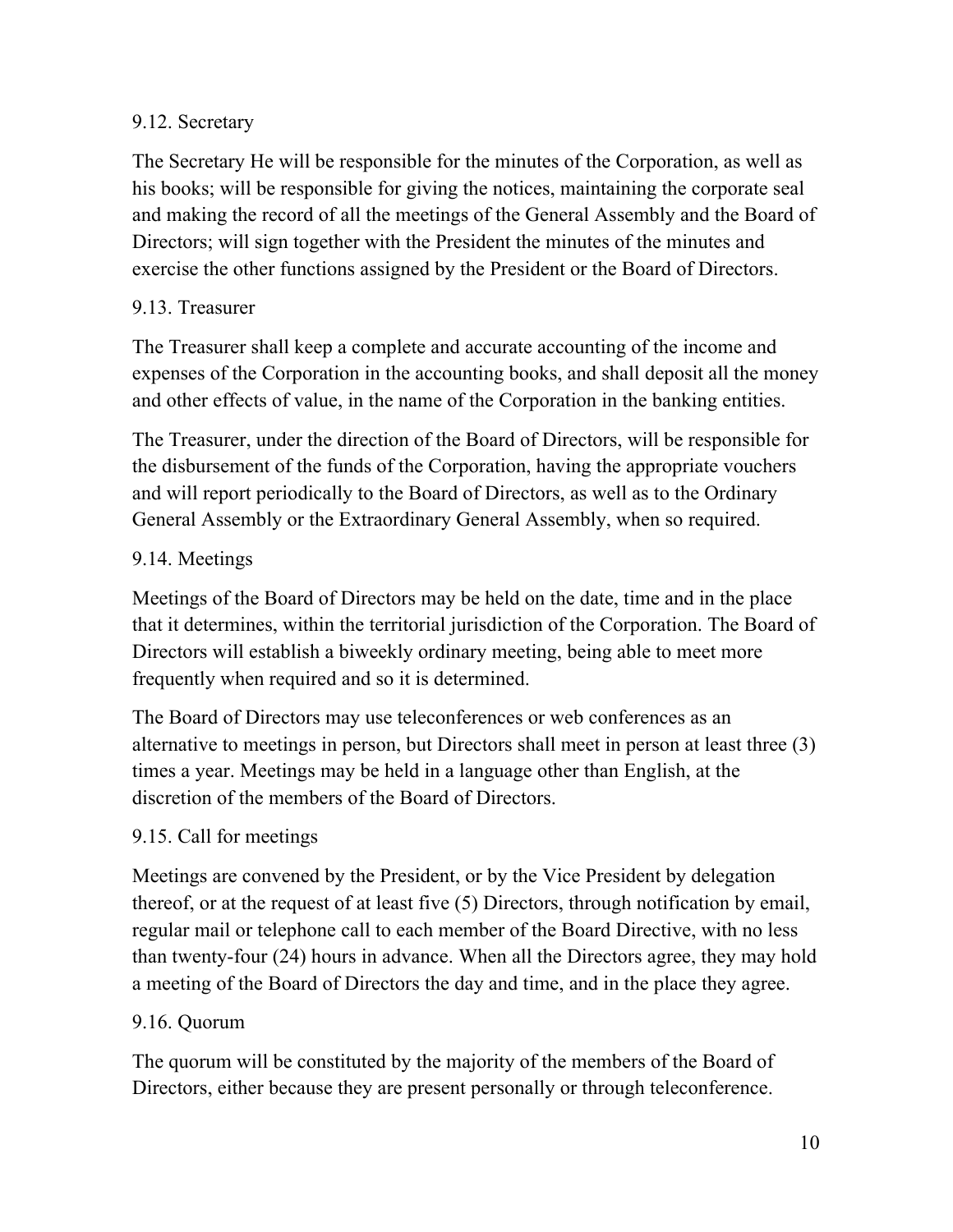Decisions will be by majority vote of those present at the meeting, by telephone or electronic format. If less than a majority of the Directors are present at the meeting, a majority of the Directors present may adjourn the meeting.

### 9.17. Actions of the Board absent of a meeting

Any action that is permitted at a meeting of the Board of Directors, may be taken without holding a meeting, if all the board members approve the specific action in writing. Done in this way, the decision has the same force and effect as a unanimous vote of the Board of Directors.

### 9.18. Minutes of the meeting.

Each action and decision of the Board of Directors will be recorded in the corresponding minutes, which will be signed by the President and the Secretary. The minute shall be kept by the Secretary in a secure book or folder, and shall be available for review by the active members of the Corporation.

### 9.19. Executive Director.

The Board of Directors is empowered to designate an Executive Director to manage the day-to-day affairs of the Corporation, under the directives dictated by it. The Executive Director shall hold office as of his appointment, until he is replaced by the Board of Directors or until he presents his resignation. It will render an account to the Board of Directors for the correct operation of the Corporation, in accordance with the policies established by the General Assembly or the Board of Directors. The Executive Director shall be responsible for the organization of the work of the Corporation, the supervision thereof, the direction and control of all the personnel employed, in accordance with the personnel policies established by the Board of Directors. The Board of Directors may delegate to the Executive Director the administrative function of the funds of the Corporation, for which reason the latter will be responsible for the correct use of said funds, in accordance with the established regulations.

### 9.20. Executive Director as Officer

The Executive Director is an officer of the Corporation. He must attend, with voice but without vote, meetings of the Board of Directors, when summoned for that purpose. The Executive Director will attend the meetings of the Executive Committee.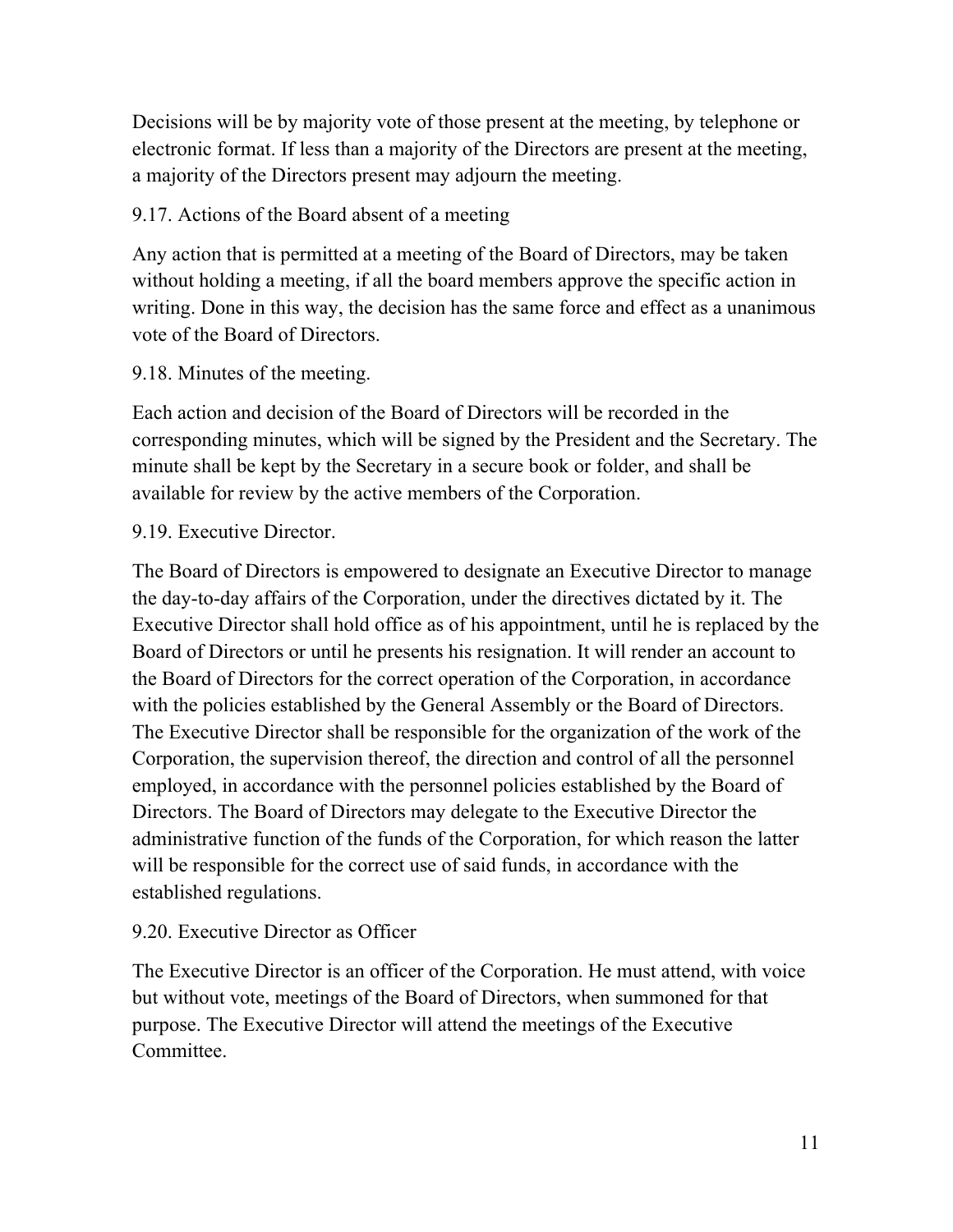9.21. Compensation.

The members of the Board of Directors, the Executive Director, and the officers of the Corporation who manage assets thereof, shall be indemnified and insured for the management of the funds of the Corporation, particularly:

a) All costs, charges and expenses incurred by way of action, demand or procedure that is introduced or is continued against them, or by the actions taken by them, in the execution, in good faith, of the duties of their charges.

b) All other costs, charges and expenses incurred in relation to the affairs of the Corporation, with the exception of costs, charges or expenses that are caused by their own deliberate negligence or by their defect.

c) The Corporation may subscribe a liability insurance policy, for the purposes of that referred to in this article.

9.22. Executive Committee.

For the greater efficiency of its operation and action, the Board of Directors may appoint an Executive Committee for the management of daily life, composed of the President, the Secretary, the Treasurer and the Executive Director, who has a voice but no vote in the deliberations of the Body, although he is obliged to attend.

9.23. Appointment of employees of the Corporation.

The Executive Director may designate the employees of the Corporation, and must report such designations to the most immediate meeting of the Board of Directors.

9.24. Work Committees.

The Executive Committee may designate the work committees it deems appropriate, with specific functions and activities that do not clash with those of other groups within the Corporation. These specialized committees will cooperate with the corresponding Directors. Likewise, the Board of Directors may designate ad hoc committees with the duties and faculties it deems appropriate, and records of its activities and recommendations will be kept, and reports will be submitted to the Board of Directors with the periodicity that this requires.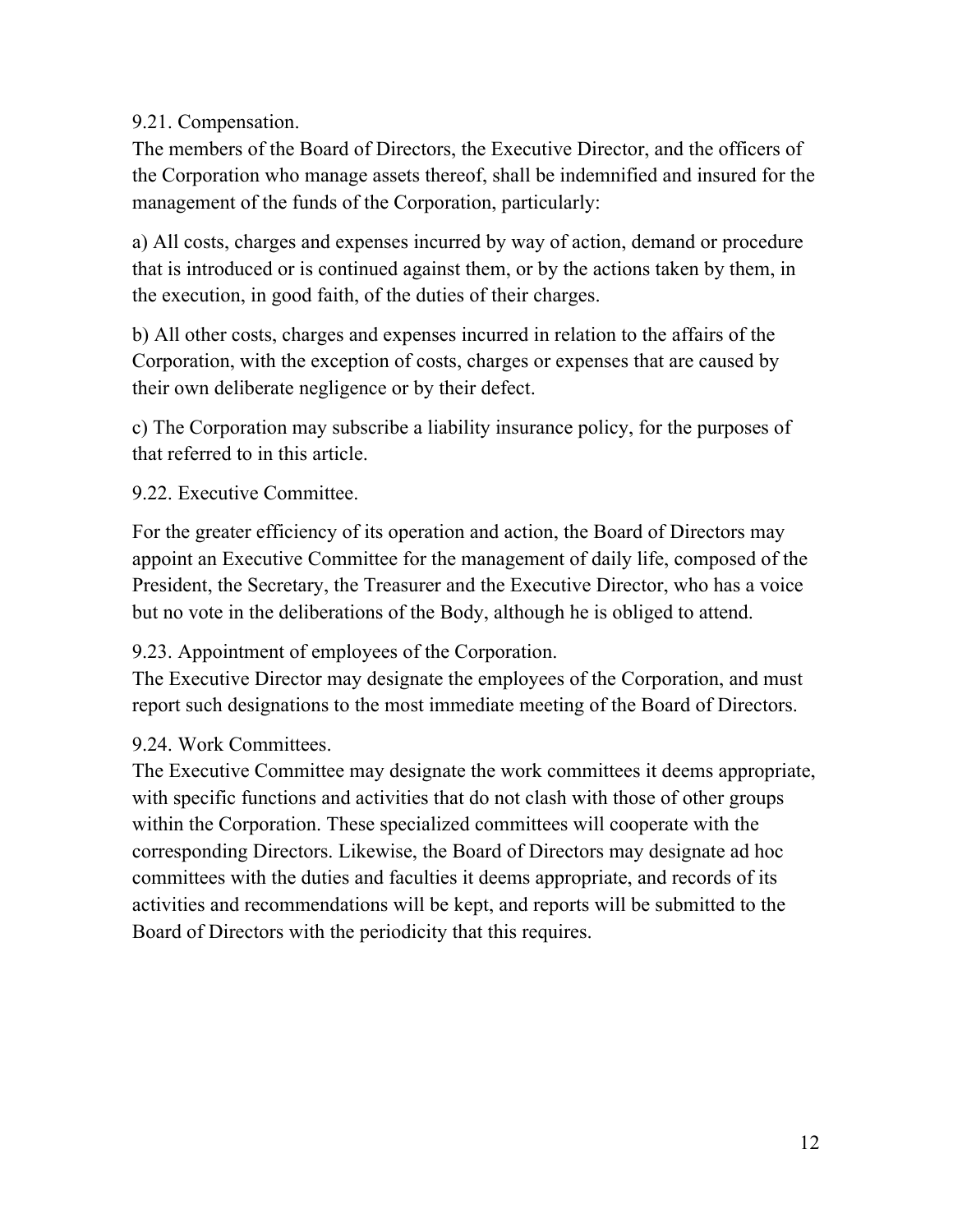### 10. FINANCIAL ADMINISTRATION

### 10.1. Fiscal year.

The fiscal year of the Corporation shall be from the first (1) of January to the thirtyfirst (31) of December, but may be changed by decision of the Board of Directors.

### 10.2. Signature of checks and other financial instruments.

All checks, payment orders, deposit receipts, obligations, bills of exchange and insurance certificates shall be signed or endorsed by the President, the Treasurer or another person fully authorized by the Board of Directors. The President and the Treasurer are duly authorized by these bylaws to sign financial instruments on behalf of the corporation, which are included in the annual budget, and any other payment no exceeding \$ 5,000.00. Payments above \$5,000.00 must be approved by a majority of the Board of Directors. Such authorization may be requested and approved during a regular Board meeting, or by writing via e-mail or any other means of written communication.

#### 10.3. Deposits and accounts.

All funds received by VenAmérica will be deposited in the bank accounts of the Corporation, or in trusts, if the Board of Directors so decides.

### 10.4. Investments.

The Executive Committee of the Corporation is empowered to decide the placement of funds in high-quality financial instruments, such as certificates of deposit and Treasury bonds. Any investment of the Corporation's funds in fixed or movable assets with a value greater than two thousand dollars (\$ 2,000.00) will require the approval of the absolute majority of the members of the Board of Directors.

10.5 Credits to third parties.

The Corporation will not make loans, extension of credit or guarantees of any kind to Directors, officers, employees, members or third natural or legal persons.

# 10.6. Use of confidential information.

No Director, officer or employee of the Corporation may use the confidential information obtained by reason of their activities, for their personal benefit, for that of another organization to which they are linked, or to the detriment of the Corporation.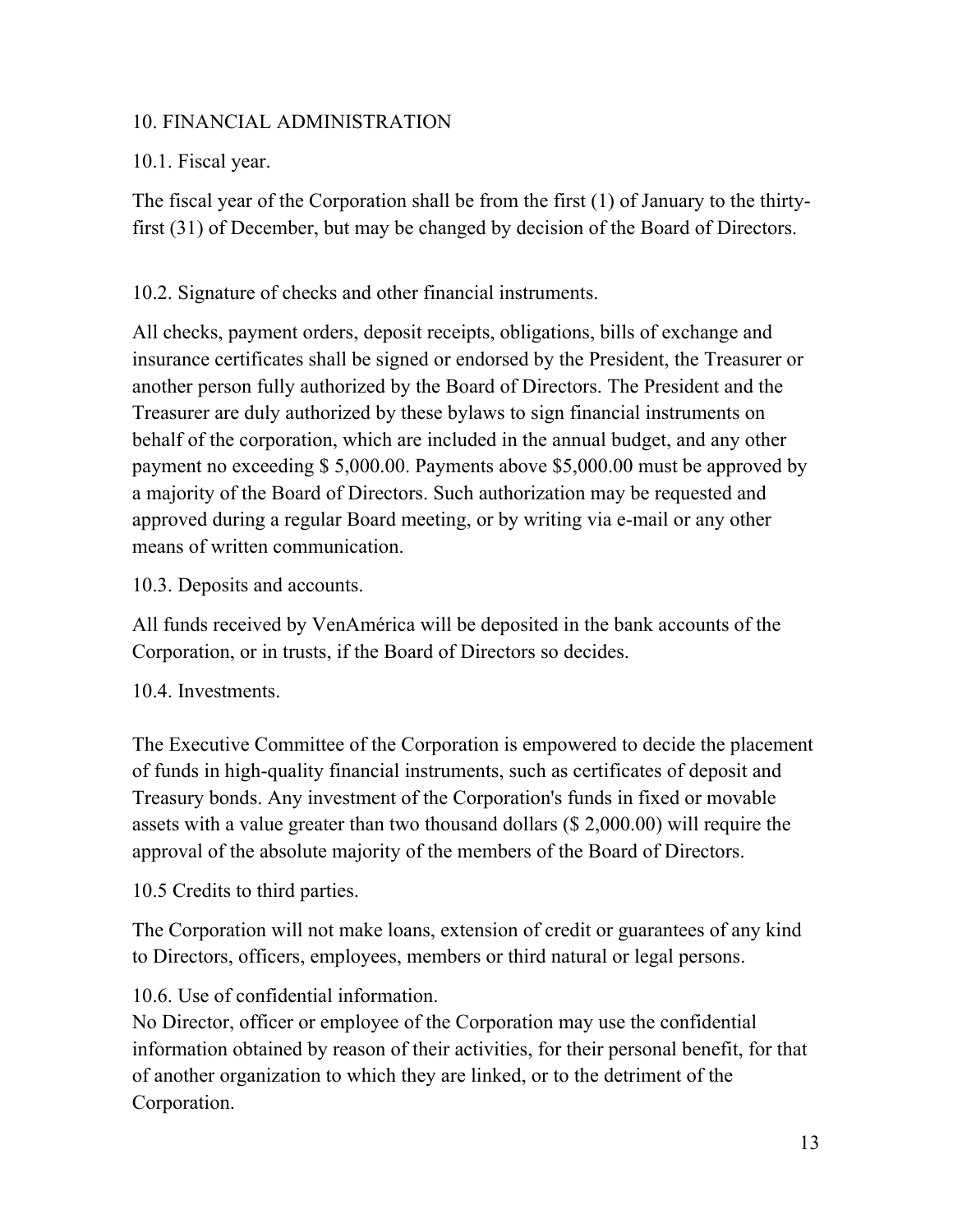### 11. BOOKS AND RECORDS

### 11.01. The books of the Corporation

The Corporation shall have the books and records that the Board of Directors deems appropriate, beyond the Minutes Book of the General Assembly, the Minutes Book of the Board of Directors and the Minutes Book of the Executive Committee. These books will be in charge of the Secretary and will contain a copy of the certificate of constitution and of these Statutes.

### 11.2. Inspection of Books and Records

All books and records of the Corporation may be inspected by an active member, for any purpose and at any reasonable time, when requested in writing.

### 12. PUBLIC DECLARATIONS

### 12.1. The authority to make statements.

No person, except the President or the person in which he delegates, is authorized to make public statements, whether written or oral, purporting to represent the official policy, position or opinion of the Corporation. The authorizations to a member or members of the board to, make public statements to a Director, may be granted by the President for each particular case, or they may be delegated in a broad manner, specifying issues and some other limitations.

### 12.2. Limitation of interventions.

Any person who is authorized to make a public statement on behalf of the Corporation, whether written or oral, who claims to represent the Corporation's official policy, should make it clear, first of all, that they are representing the Corporation. Thereafter, throughout the entire presentation, it will be limited to addressing those matters that have been duly delegated, not having to present or present simultaneously to another Corporation, group or organization, nor present their own personal points of view.

# 13. POSTPONEMENT OF MEETING AND ERRORS OR OMISSIONS IN THE NOTICE

### 13.1 Notice

A new notice of any adjourned meeting of the General Assembly, the Board of Directors, the Executive Committee or its committees will not be necessary, if the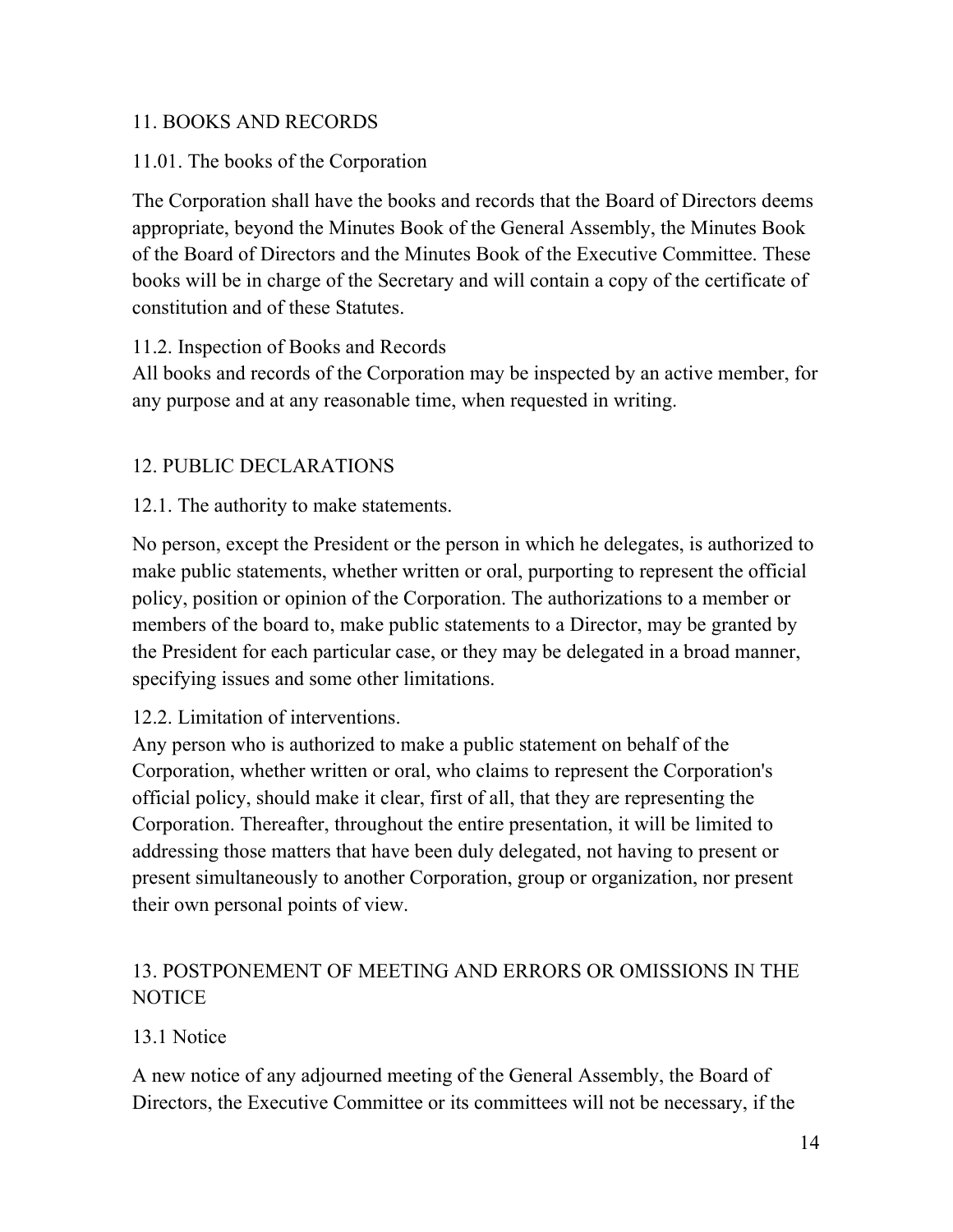date, time and place of the postponed meeting has been announced at the meeting that was suspended, and if this has been correctly recorded in the minutes of said meeting.

### 13.2. Business treatment in a meeting

Any matter that should have been considered in a meeting that was postponed, and that could have been decided in it, can be addressed at the meeting that replaces the postponement.

### 13.3. Errors or omission in the notice

An accidental error or omission in the announcement of a meeting, or the failure to receive notification by the administrator or the auditor, or any error in the notice that does not affect the fundamental, will not invalidate the meeting nor annul the procedure and decisions that are taken in it.

Any Director, active member, or the Auditor of the Corporation may waive the notification of said meeting, and may ratify and approve the decisions and procedures agreed upon in said meeting.

# 14. AMENDMENT OF BYLAWS.

The Bylaws of the Corporation may only be modified or repealed by decision of the General Assembly, with the approval of at least two thirds of the active members present at the meeting, which shall be convened for the purpose of considering said proposal.

Only a total or partial reform or repeal of the Bylaws can be addressed in a General Assembly, without prior announcement for that particular issue, when all of those present active members agree.

Once the General Assembly rejects a proposal to modify or repeal the Bylaws in a certain sense, the matter can only be addressed again by another General Assembly, convened expressly for such reason, and within a period of not less than three months.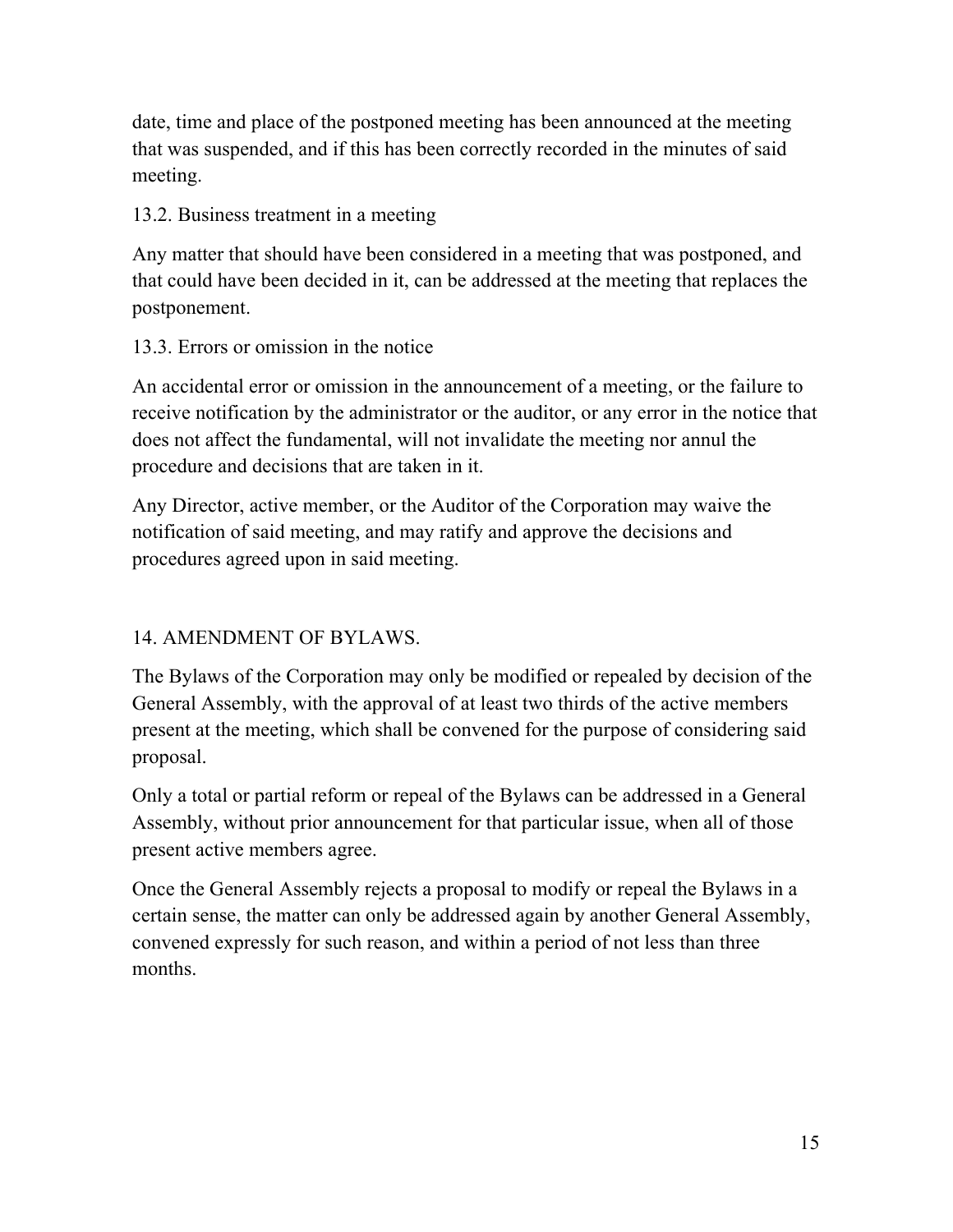# 15. DISSOLUTION OF THE CORPORATION

The corporation may be dissolved only with the vote of two thirds (2/3) of active members present in a special General Assembly meeting called by the Board of Directors.

a) To this effect a petition must be filed in writing and signed by a majority of the active members of the corporation. Such petitions must be motivated, that justifies the calling of a special extraordinary General Assembly meeting.

b) Such petition must be delivered to the President of the corporation, who immediately will notify the members of the Board of Directors, in order to establish a date, time and place of an extraordinary meeting of the General Assembly, which only purpose will be to consider the proposal to dissolve the corporation.

c) For the purposes of this special meeting, a quorum of at least 75% of active members has to be satisfied, and a vote of at least two thirds of members present.

d) Once approved, the President of the Corporation with instruct the Secretary of the Board, to make all notifications requited by law, both at the state level and at the federal level.

e) The Board will proceed to make payments of existing financial obligations with third parties (employees, suppliers, landlords, etc.) any funds balances in bank accounts, trusts, etc., as well as corporate fixed assets, or properties will be liquidated at fair market value, and the funds obtained from such liquidation, will disbursed by the Board of Directors to an established Charity or Charities recognized by the Internal Revenue Service. Such decision of the Board, minutes will be written and distributed by any means of written communication, including email and the corporation's web page, to notify existing active members of such disbursement (s). The recipient of any funds from the liquidation of the assets, must provide the corporation with the corresponding receipt.

f) The President and Treasurer of the corporation must ensure that income tax filings and other required filings before local, state and/or federal regulators, are made in a timely matter.

g) The Board of Directors shall write a detailed report of all related activities to the liquidation of the corporation. Such report will be available to any active member upon written request to the President of the Corporation.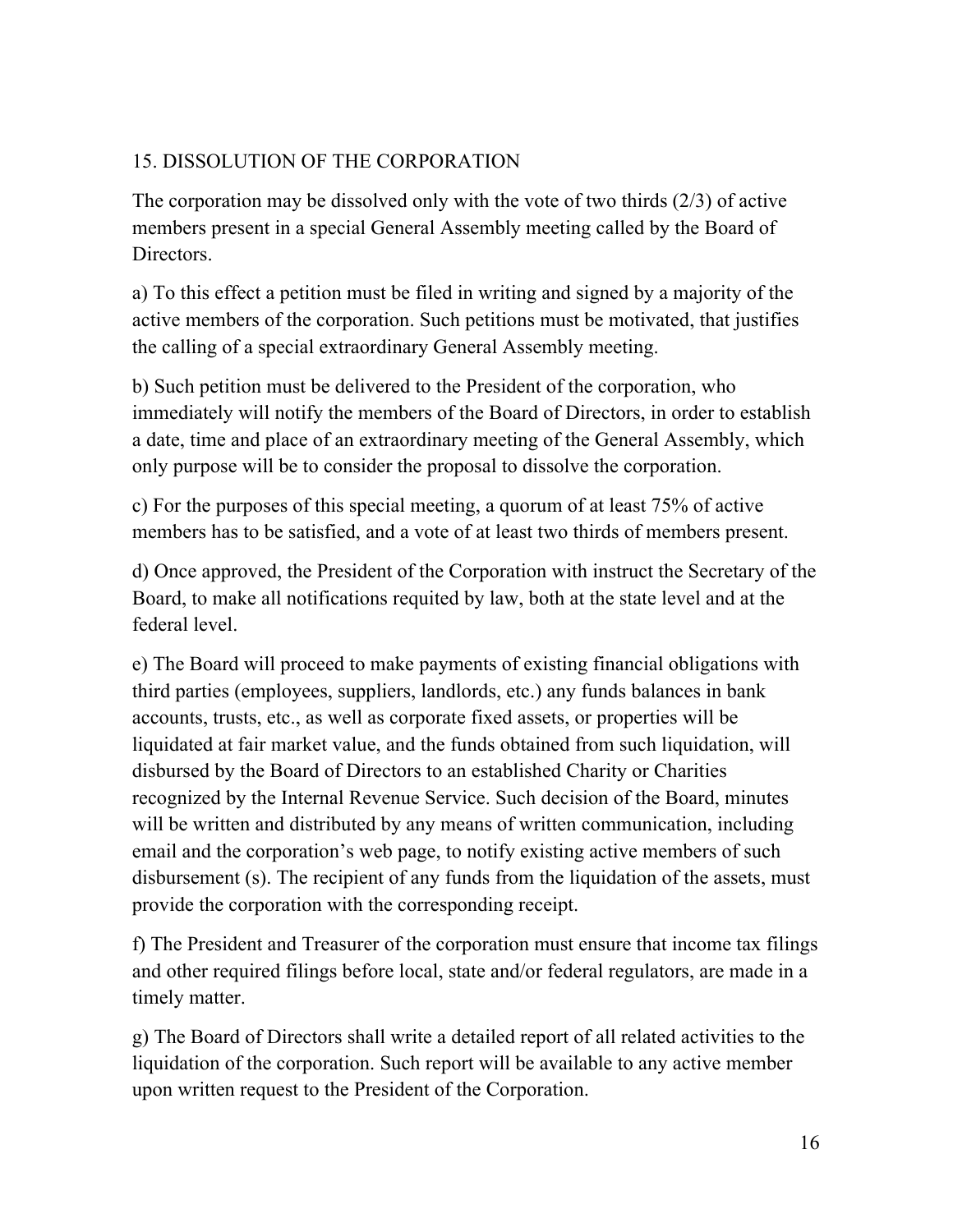### 16. APPLICABLE LAWS

The corporation is subject to the laws of the State of Florida, and Federal law in all matters related to Non-For-Profit organizations.

Any legal matters or controversies between the corporation and third parties will be handled through mediation or arbitration preferably, and if no resolution to such conflict is achieved, through State court or Federal court, whichever has jurisdiction on the matter.

The above By-Laws were approved by the Board of Directors of Venezolanos y Americanos, Inc. dba VenAmérica, this June 20, 2019.

By:

Luis Corona, President and Chairman of the Board.

Gonzalo Aguerrevere, Executive Director and Secretary

\_\_\_\_\_\_\_\_\_\_\_\_\_\_\_\_\_\_\_\_\_\_\_\_\_\_\_\_\_\_\_\_\_\_\_\_\_\_\_\_\_\_\_\_\_\_

Nelly Arguello, Director

Carlos M. García, Treasurer and Director

Horacio Medina, Director